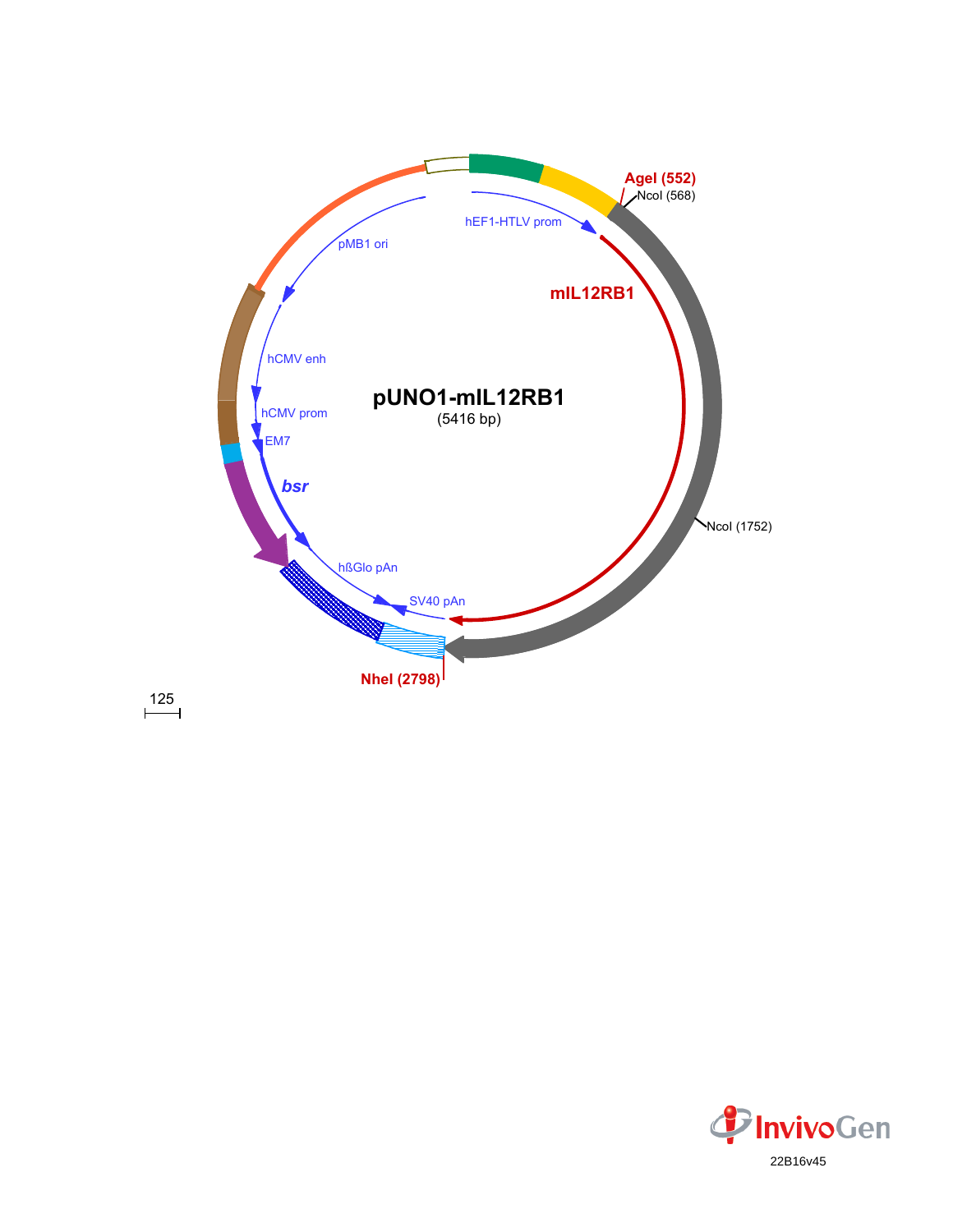GGATCTGCGATCGCTCCGGTGCCCGTCAGTGGGCAGAGCGCACATCGCCCACAGTCCCCGAGAAGTTGGGGGGAGGGGTCGGCAATTGAACGGGTGCCTA

GAGAAGGTGGCGCGGGGTAAACTGGGAAAGTGATGTCGTGTACTGGCTCCGCCTTTTTCCCGAGGGTGGGGGAGAACCGTATATAAGTGCAGTAGTCGCC

GTGAACGTTCTTTTTCGCAACGGGTTTGCCGCCAGAACACAGCTGAAGCTTCGAGGGGCTCGCATCTCTCCTTCACGCGCCCGCCGCCCTACCTGAGGCC 

- GCCATCCACGCCGGTTGAGTCGCGTTCTGCCGCCTCCCGCCTGTGGTGCCTCCTGAACTGCGTCCGCCGTCTAGGTAAGTTTAAAGCTCAGGTCGAGACC
- GGGCCTTTGTCCGGCGCTCCCTTGGAGCCTACCTAGACTCAGCCGGCTCTCCACGCTTTGCCTGACCCTGCTTGCTCAACTCTACGTCTTTGTTTCGTTT

## **AgeI (552)** NcoI (568)

TCTGTTCTGCGCCGTTACAGATCCAAGCTGTGACCGGCGCCTACCTGAGATCACCGGTAGGAGGGCCACCATGGACATGATGGGGCTGCCAGGGACCAGC

AAACACATCACCTTCCTCCTGCTTTGCCAGCTAGGCGCCTCAGGCCCAGGTGATGGCTGCTGCGTTGAGAAGACATCGTTCCCAGAGGGAGCCTCAGGCT CACCCTTAGGACCCAGGAACTTGAGTTGCTACAGGGTTTCCAAGACAGACTATGAGTGCTCCTGGCAGTATGATGGCCCTGAGGACAATGTTTCTCACGT CCTGTGGTGCTGCTTTGTCCCTCCGAACCATACCCACACCGGCCAGGAGCGCTGCCGCTACTTCTCCTCAGGCCCAGACCGCACTGTGCAGTTCTGGGAA CAGGACGGTATCCCTGTGCTGTCCAAGGTCAACTTCTGGGTGGAGTCTCGGCTTGGGAACCGAACCATGAAGTCCCAGAAGATATCCCAGTACCTGTACA 1001 ACTGGACCAAGACGACCCCTCCCCTGGGACACATCAAGGTGTCACAATCACACCGGCAGTTGCGAATGGACTGGAATGTCTCTGAAGAGGCCGGTGCTGA GGTACAGTTCAGGCGCCGTATGCCCACAACGAATTGGACCTTGGGTGACTGCGGACCTCAGGTTAACTCTGGCTCAGGTGTGCTTGGTGACATTCGTGGG AGCATGTCTGAGTCCTGCCTCTGCCCTTCTGAGAACATGGCCCAAGAGATCCAGATACGGAGGAGGAGGCGGCTCTCCTCAGGAGCCCCTGGAGGTCCCT GGAGTGATTGGAGCATGCCTGTGTGTGTTCCACCTGAAGTCCTTCCCCAGGCCAAGATTAAGTTCTTGGTGGAGCCCCTGAACCAAGGTGGAAGGAGGCG TCTAACCATGCAAGGACAGTCACCACAGCTGGCAGTCCCGGAAGGCTGCCGAGGCAGGCCTGGTGCGCAGGTGAAGAAGCACTTGGTGCTGGTGCGCATG CTGTCCTGCAGGTGCCAGGCTCAGACCTCGAAGACCGTGCCCCTGGGCAAGAAGCTGAACCTCTCCGGGGCCACCTATGACCTGAATGTGCTCGCCAAAA 1601 CTCGTTTCGGTCGCAGCACCATCCAGAAGTGGCACCTTCCTGCCCAAGAGCTCACAGAGACAAGAGCCCTGAATGTCAGCGTGGGAGGCAACATGACATC CATGCAGTGGGCAGCCCAGGCTCCCGGCACCACCTACTGCCTTGAGTGGCAGCCATGGTTCCAGCACAGGAACCACACACACTGTACCCTGATTGTACCA 1801 GAAGAAGAGGATCCTGCCAAGATGGTGACACACAGCTGGAGCTCTAAACCTACCCTGGAGCAGGAGGAATGTTACCGCATCACAGTGTTCGCCTCCAAGA ACCCCAAGAATCCCATGCTGTGGGCCACAGTCCTGTCCAGTTACTACTTTGGGGGTAACGCCTCGAGAGCCGGTACTCCACGACACGTGTCGGTGAGGAA CCAAACCGGGGACTCGGTGTCCGTGGAGTGGACGGCGTCACAGCTGAGCACCTGCCCGGGGGTCCTGACGCAATACGTCGTGCGCTGCGAGGCTGAAGAC GGCGCGTGGGAGTCAGAGTGGCTCGTGCCACCCACTAAAACCCAAGTGACACTTGACGGACTGCGCAGCCGAGTAATGTACAAGGTTCAGGTGCGAGCCG 2201 ACACTGCGAGGCTCCCGGGTGCCTGGAGTCATCCCCAGCGCTTTAGCTTTGAGGTGCAGATTTCCCGTTTATCCATCATTTTCGCGTCTCTGGGAAGCTT 2301 CGCCAGCGTCCTCCTCGTGGGCAGTCTCGGATACATTGGCTTAAACAGGGCCGCCTGGCACTTGTGCCCACCCCTGCCTACACCCTGTGGCAGCACTGCC GTGGAGTTCCCTGGCAGCCAGGGCAAGCAGGCTTGGCAGTGGTGCAACCCTGAGGACTTCCCGGAGGTGTTGTACCCGCGAGATGCGCTGGTGGTCGAGA TGCCCGGAGACAGAGGCGACGGGACAGAGTCGCCCCAGGCCGCCCCTGAGTGCGCCCTGGACACAAGGCGGCCCTTGGAGACTCAGAGGCAGAGGCAGGT 2601 GCAGGCACTGTCAGAGGCCAGGCGCCTGGGCCTGGCTAGGGAGGACTGTCCCCGTGGTGACCTGGCCCACGTGACACTCCCGCTGCTCCTGGGAGGTGTG 2701 ACCCAGGGAGCCTCTGTACTTGACGATCTTTGGAGGACCCATAAGACTGCGGAGCCGGGACCGCCCACTTTGGGGCAAGAGGCCTGACTGTTGTATCTGC M D M M G L P G T S K H I T F L L L C Q L G A S G P G D G C C V E K T S F P E G A S G S P L G P R N L S C Y R V S K T D Y E C S W Q Y D G P E D N V S H V L W C C F V P P N H T H T G Q E R C R Y F S S G P D R T V Q F W E Q D G I P V L S K V N F W V E S R L G N R T M K S Q K I S Q Y L Y 144N W T K T T P P L G H I K V S Q S H R Q L R M D W N V S E E A G A E V Q F R R R M P T T N W T L G D C G P Q V N S G S G V L G D I R G S M S E S C L C P S E N M A Q E I Q I R R R R R L S S G A P G G P W S D W S M P V C V P P E V L P Q A K I K F L V E P L N Q G G R R R L T M Q G Q S P Q L A V P E G C R G R P G A Q V K K H L V L V R M 311 PL S C R C Q A Q T S K T V P L G K K L N L S G A T Y D L N V L A K 344 NT R F G R S T I Q K W H L P A Q E L T E T R A L N V S V G G N M T S M Q W A A Q A P G T T Y C L E W Q P W F Q H R N H T H C T L I V P E E E D P A K M V T H S W S S K P T L E Q E E C Y R I T V F A S K 444N P K N P M L W A T V L S S Y Y F G G N A S R A G T P R H V S V R N Q T G D S V S V E W T A S Q L S T C P G V L T Q Y V V R C E A E D G A W E S E W L V P P T K T Q V T L D G L R S R V M Y K V Q V R A D T A R L P G A W S H P Q R F S F E V Q I S R L S I I F A S L G S F A S V L L V G S L G Y I G L N R A A W H L C P P L P T P C G S T A V E F P G S Q G K Q A W Q W C N P E D F P E V L Y P R D A L V V E M P G D R G D G T E S P Q A A P E C A L D T R R P L E T Q R Q R Q V Q A L S E A R R L G L A R E D C P R G D L A H V T L P L L L G G V 711 PT Q G A S V L D D L W R T H K T A E P G P P T L G Q E A • NcoI (1752) **NheI (2798)** 

TAGCTGGCCAGACATGATAAGATACATTGATGAGTTTGGACAAACCACAACTAGAATGCAGTGAAAAAAATGCTTTATTTGTGAAATTTGTGATGCTATT

- GCTTTATTTGTAACCATTATAAGCTGCAATAAACAAGTTAACAACAACAATTGCATTCATTTTATGTTTCAGGTTCAGGGGGAGGTGTGGGAGGTTTTTT
- 3001 AAAGCAAGTAAAACCTCTACAAATGTGGTATGG**AATTCTAAAATACAGCATAGCAAAACTTTAACCTCCAAATCAAGCCTCTACTTGAATCCTTTTCTGA**
- 3101 GGGATGAATAAGGCATAGGCATCAGGGGCTGTTGCCAATGTGCATTAGCTGTTTGCAGCCTCACCTTCTTTCATGGAGTTTAAGATATAGTGTATTTTCC